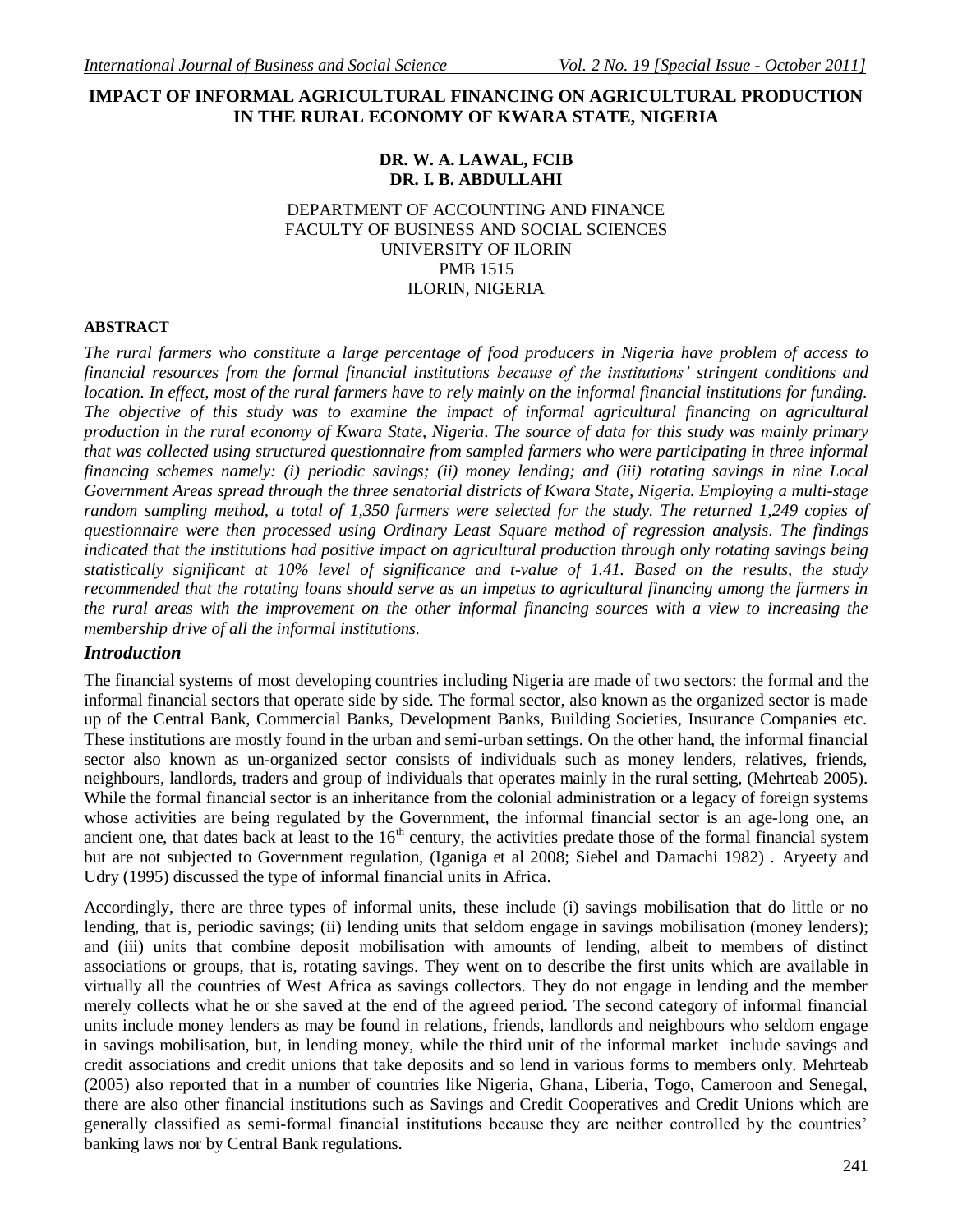For instance, they are not meant to comply with the reserve requirement regulations prescribed by Central Banks, even though they are attached to the formal financial sector through legal regulations under the commercial laws of countries. The semi-formal financial institutions are outside the scope of this paper. As stated earlier, the informal financial institutions are more prominent in the rural settings and as such the rural populace including the rural farmers therefore mostly depend on the services of these informal financial institutions for funding. A vast majority of the rural populace depend on agriculture for their livelihood, (Ezengo,1998, cited in Henri-Ukoha 2011). The objective of this paper therefore is to examine the impact of these informal financial institutions on agricultural production in the rural economy of Kwara State, Nigeria.

# *2. Conceptual Clarification and Review of Literature: Agricultural Development and Impact of Informal Agricultural Financing on Agricultural Production*

#### **2.1 Agricultural Development in Nigeria**

Agriculture has been defined as the production of food and livestock and the purposeful tendering of plants and animals, (Ahmed, 1993). He stated further that agriculture is the mainstay of many economies and it is fundamental to the socio-economic development of a nation because it is a major element and factor in national development. In the same view**,** Okolo (2004), describe agricultural sector as the most important sector of the economy which holds a lot of potentials for the future economic development of the nation as it had done in the past. Before the discovery of oil in Nigeria, agriculture accounted for over 60% of its Gross Domestic Product (GDP) as well as being a major source of foreign exchange earnings. It provided food and employment for the teeming population and raw materials for the growing industries. Ogen (2007) stated that from the standpoint of occupational distribution and contribution to the GDP, agriculture was the leading sector in the 1960s. Also, the Nigerian economy, like that of Brazil, could reasonably be described as an agricultural economy during the first decade after independence.

This is because agriculture served as the engine of growth of the overall economy of the two countries. During the period of 1960s, Nigeria was the world's second largest producer of cocoa, the largest exporter of palm kernel and the largest producer and exporter of palm oil. It was also a leading exporter of other major commodities such as cotton, groundnut, rubber, as well as hides and skins (Alkali, 1997; Lawal, 1997). Despite the reliance of Nigerian peasant farmers on traditional tools and indigenous farming methods, these farmers produced 70% of Nigeria's exports and 95% of its food needs. The agricultural sector however suffered neglect during the hey-days of the oil boom in the 1970s. Ogen (2007) stated that agricultural sector accounted for less than 5% of Nigeria's GDP in 2004. Ever since then, Nigeria has been facing serious poverty challenges and the insufficiency of basic food needs (NEEDS, 2004). It is further revealed by the NEEDS Policy Paper, 2004 that it is estimated that two-thirds of Nigerians live below the poverty line of US\$1 per day, most of them in the rural areas. The root of this crisis lies in the neglect of agriculture and the increased dependency on monocultural economy based on oil.

### **2.2 Impact of Informal Agricultural Financing on Agricultural Production and Review of Literature**

In spite of the important role which the agricultural sector plays in the development of a nation, successive Nigerian governments at the Federal, State and Local Government levels have not been able to adequately address the specific constraints in an attempt to increase agricultural production in Nigeria. For example, the Minister of Agriculture was reported to have said that "nevertheless, the agricultural sector's contributions to the economic growth and development are yet to be fully exploited since Nigerians are still very vulnerable to hunger and poverty" (Ruma, 2008). The poor who live in the rural and urban centers usually constitute a large percentage of the population in the country and they are the dominant producers of food and other essential materials; yet the formal financial institutions have not adequately provided financial services to them as a result of their stringent conditions for making funds available to farmers as well as the lack of access to available funds. This is because most of the financial institutions are located in the urban areas far from the reach of the farmers who live in the rural areas. These peasant farmers therefore rely essentially on the informal financial institutions in their areas. Konare (2001) stated that the issue of inadequate access to credit by rural farmers, among others, has remained the central concern for farmers and a key constraint to the modernisation and diversification of their activities. The poor in the rural area whose main occupation is farming and who can contribute significantly to the development of the sector do not have access to banking services. Mehrteab (2005) opined that, the main hurdle confronting the farmers when trying to acquire loans from formal financial institutions is the demand for collateral by those institutions.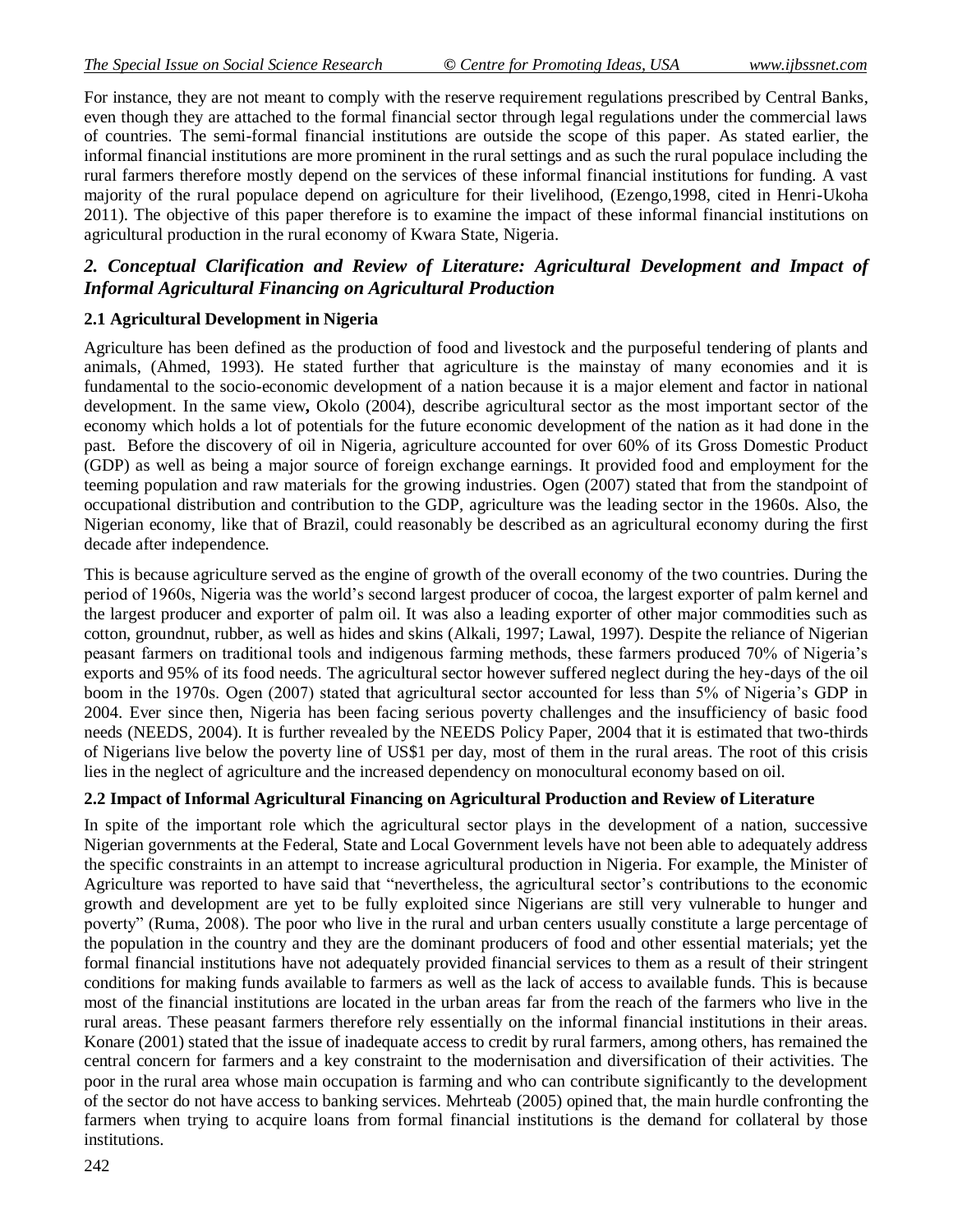In addition, the process of acquiring a loan entails a lot of paperwork and many bureaucratic procedures which lead to extra transaction costs. The formal financial institutions are not motivated to lend to farmers. These institutions show a preference for large scale transaction over small scale transaction and non-agricultural over agricultural loans (Mehrteab, 2005). For instance, Mehrteab (2005) stated that in Africa, only 5% of the farmers had access to formal credit; hence this situation calls for a shift in attention by the Government to the recognition and development of the informal financial institutions that are predominantly found in the rural areas where agriculture thrives. Besides, there are little or no existing studies known to the author on the evaluation of the impact of informal financing on agricultural production in the rural economy of Kwara State, Nigeria. This explains the need for this study.

Okurut and Thuto (2007) affirmed that the informal financial sector plays a key role in resource mobilization and allocation in developing economies. Bouman (1995) reported that in Cameroon, approximately 50% of the national savings and 27% of the total credit requirements was provided by the informal sector while Jones et al (1998) noted that 55% of all private savings in Ghana were mobilized through informal sources. In India, it was reported by Timberg and Aiyar (1984) that informal credit markets accounted for approximately 20% of total commercial credit outstanding; while Bagachwa (1995) observed that approximately 55% of star-up capital for micro entrepreneurs in urban and rural areas in developing countries was provided by the informal financial sector. Okurut and Thuto (2007) stated that informal credit is demanded for both productive investment (agriculture production or business) and consumption smoothing. It was further reported by Okurut and Thuto (2007) that a survey conducted by Morewagae et al (1995) on 1140 informal micro enterprises in Botswana revealed that 74% relied on informal sources for investment credit, as cited in Okurut and Thuto (2007). Verhoef (2001) reported the great impact of "Stokvels", which is a type of Rotating and Savings Association (ROSCA) in South Africa, as informal market savings mobilizers. He stated that overtime "Stokvels" developed into a network of highly diversified savings and credit organization to suit the needs of all income groups. He went further to state that the "Stokvels" eventually emerged as a strong intermediary in the informal financial sector that the South African Reserve Bank had to include them in the regulatory framework of the financial institutions in 1994.

Floro and Ray (1997) reported that the activities of the informal credit sector in the Philippines have been very prominent in the last three decades especially in the rice-growing areas where marketing agents' informal lending activities resulted in the rapid commercialization and intensified trading activity in the rural areas. This is a measure of the impact of informal financial institutions on the economic lives of the Philippines. Cristensen (1993) reported that the impact of the informal financial institutions on informal sector activities differs from country to country depending on the level of the development of the financial markets. He stated the informal financial sector increased in importance in proportion to the level of underdevelopment.

There is no gainsaying that the informal financial institutions in the developing countries are playing significant roles in the development of the national economy particularly in the rural areas where they abound. Spio and Groenewald (1997) stated that these institutions take different forms and perform different functions in different parts of the world. For example, in Asia, indigenous financial institutions such as "the curb market in Korea", "the financial companies in India" and "the chit funds in Thailand" tend to engage in a considerable volume of business and trade finance for even large-scale enterprise. They affirmed that the poor performance of the formal finance sector in some areas has caused the informal sector to re-emerge as the main source of financial services for most rural firms and households. Heidhues (1985) in Spio and Groenewald (1997) estimated informal finance to have constituted over two-thirds of all agricultural credits in Africa. They further stated that the informal financial institutions are used almost exclusively to finance household consumption, investment or small-scale business enterprises. The market is said to facilitate both consumption and input use during the periods between planting and harvesting.

According to Adeoye (2005) and Olaiya (2005), these informal financial institutions are the major providers of funds for the promotion and development of small-scale businesses in the rural areas. Adeoye (2005) citing Onoh (1980) listed the functions of the informal financial institutions to include the following among others:

- (i) the mobilization of savings from members' resources;
- (ii) the provision of credits to all accredited financial members;
- (iii) they engage in developmental functions of providing finances for local projects like the execution of town halls, health care and road projects; and
- (iv) giving mutual aid to members.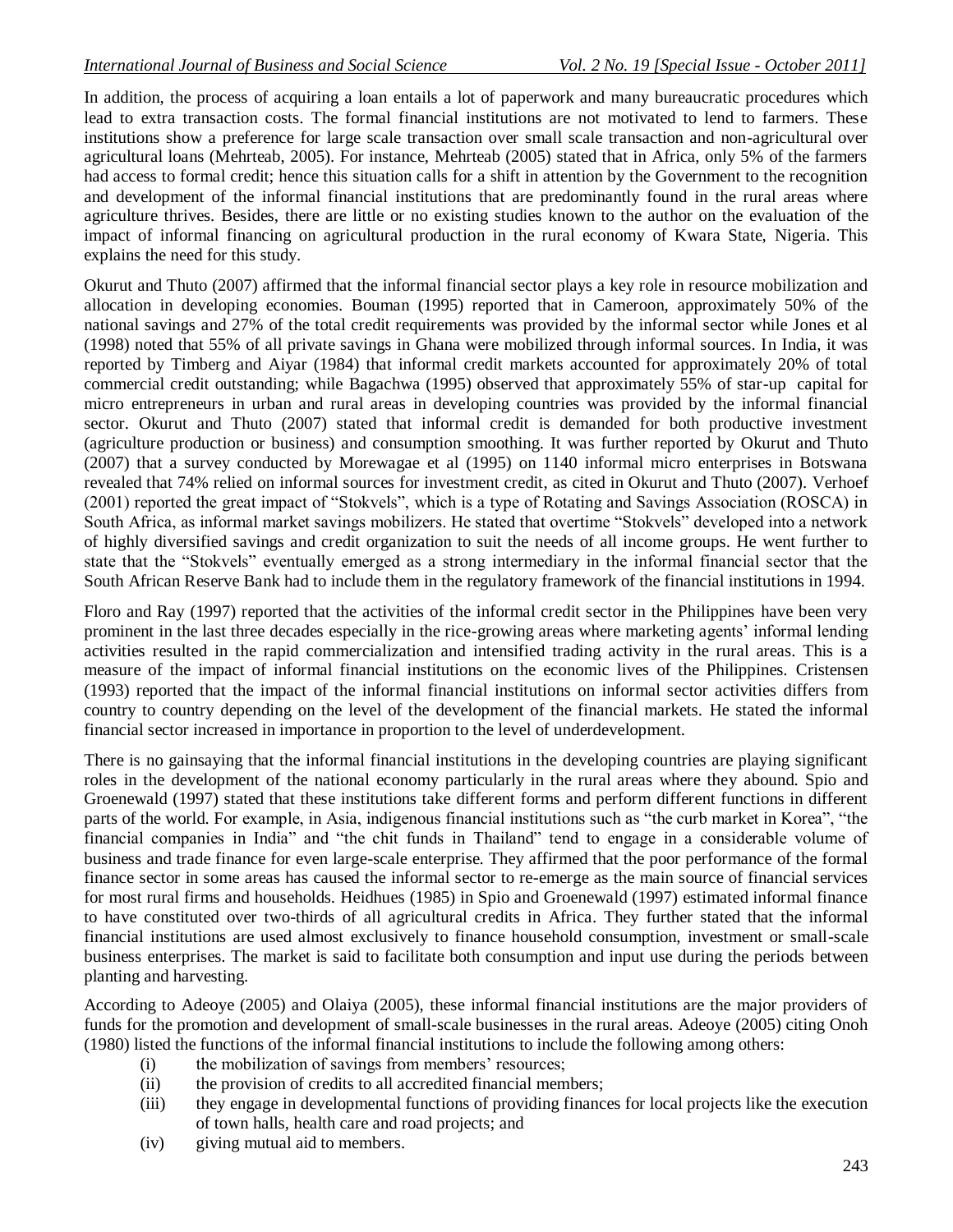All of the above studies although are on informal sector financing, none of them has related informal sector financing to rural agriculture. While Rweyemamu, Kimaro and Urassa (2003) conducted their study on the semiformal financial institutions in Tanzania, this study was conducted on informal financial institutions in the rural economy of Kwara State, Nigeria.

# *3.0 Methodology*

# **3.1 Model Specification**

The model relates the types of informal financial institutions. There are three types of informal agricultural financing institutions (IFIs) under study earlier identified from literature (Aryeetey and Udry, 1995) that are presumed to impact on agricultural production in the rural areas. They include (i) savings mobilization units, that is, periodic savings, (ii) lending units (moneylenders) and (iii) deposit mobilization units with some amount of lending to members only, that is, rotating savings.

In specifying the model, emphasis was placed on the impact of informal agricultural financing on agricultural production in the rural areas of Kwara State. Following Rweyemamu, Kimaro and Urassa (2003) method of estimating the impact of informal agricultural financing, the model in this study is also stated as follows:

| $APRAs = f(TIFIa, HHe)$                                                    | 31  |
|----------------------------------------------------------------------------|-----|
| where $TIFIa = f(Ajo, ML, Esu)$                                            | 3.2 |
| $HHe = f(Loca, Age, HHs, Edu, Ms, Gder)$                                   | 33  |
| when equations 3.2 and 3.3 are substituted in to equation 3.1, it becomes: |     |
| $APRAs = f(Ajo, ML, Esu, Loca, Age, HHs, Edu, Ms, Gder)$                   | 34  |

Where APRAs = Agricultural Production in the Rural Areas proxied by income generated from agricultural produce in the rural areas, (that is the aggregate of the proceeds of sale of farm produce)

HHc= household characteristics

- Ajo= amount received from periodic savings- ajo
- $ML =$  amount received from moneylenders

 $Esu =$  amount received from rotating savings-esusu group

Loca = location (Local Government)

Age= age of respondent

HHs= household size

Edu= educational background of respondent

Ms= marital status of respondent

Gder= gender of respondent

and  $U_t$  is stochastic error term or disturbance error term.

On transformation, equation 3.4 can be in linear form of the type;

 $APRAs = ao+b<sub>1</sub>Ajo+b<sub>2</sub>ML+b<sub>3</sub>Esu+b<sub>4</sub>Loca+b<sub>5</sub>Age+b<sub>6</sub>HHs+b<sub>7</sub>Edu+b<sub>8</sub>Ms+b<sub>9</sub>Gder+U<sub>t</sub>$  3.5

A- priori Expectations or the expected patterns of behaviour of the independent variables (Ajo, ML, Esu) on the dependent variable (APRAs) in the model are:  $b_1>0$ ,  $b_2>0$ ,  $b_3>0$ ,  $b_4>0$ ,  $b_5>0$ ,  $b_6>0$ ,  $b_7>0$ ,  $b_8>0$ ,  $b_9>0$ 

## **3.2 Data Source**

A survey aimed at gathering primary data on the Socioeconomic and Demographic data/ Characteristics of the respondents and the Impact of Informal Financial Institutions on agricultural production in rural areas of Kwara State, Nigeria was conducted through the distribution of copies of structured questionnaire on sampled farmers who were participating in the three indentified informal financial schemes in nine Local Governments Areas covering the three Senatorial Districts of the State. Multi-stage random sampling method was used for selecting the respondents, by selecting 50% of the Local Government Areas in each of the senatorial districts, three (3) rural areas from each Local Government and fifty (50) farmers from each of the rural areas. A total of 1,350 farmers were selected for the study but only 1,249 farmers or 92% of the farmers satisfactorily completed the copies of the questionnaire which formed the basis for the analysis.The questionnaire was backed with oral interviews to elicit more information from the rural farmers

## **3.3 Data Analysis**

The analysis was based on inferential statistics using regression analysis. An alpha level of 0.05 was chosen as apriori as the level of significance. The relationship was estimated using Least Square regression technique.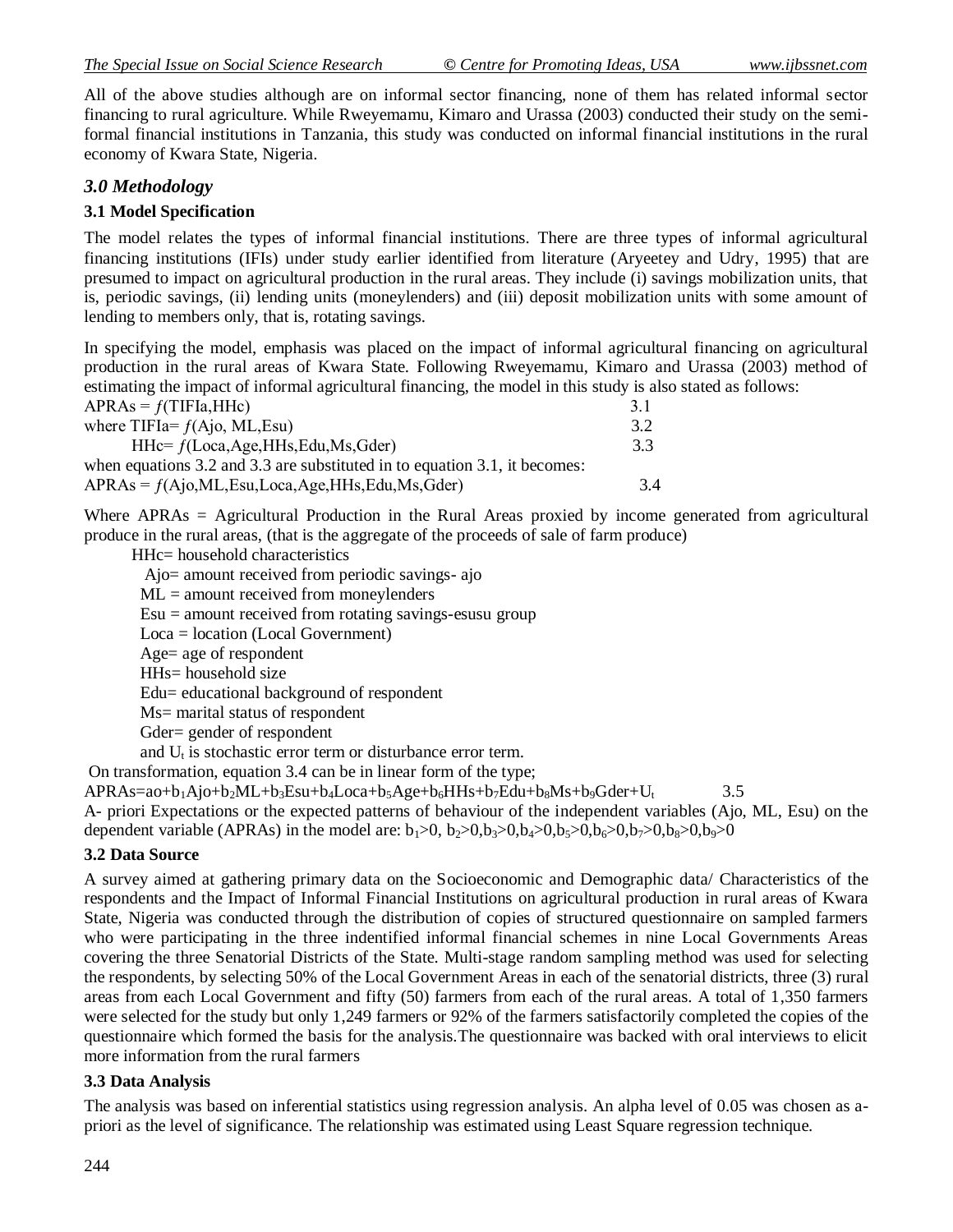## *4.0 Results and Discussions*

| Table 4.1 Socio-Demographic Characteristics of the Respondents in the Rural Areas of Kwara State |  |  |  |
|--------------------------------------------------------------------------------------------------|--|--|--|
|                                                                                                  |  |  |  |

| S/No.          | Variables                                | Frequency        | Percentage (%) |
|----------------|------------------------------------------|------------------|----------------|
| 1              | Age of the Respondents                   |                  |                |
|                | < 20                                     | 68               | 5.44           |
|                | $21 - 30$                                | 331              | 26.50          |
|                | $31 - 40$                                | 430              | 34.43          |
|                | $\frac{41-50}{ }$                        | 336              | 26.90          |
|                | $51 - 60$                                | 79               | 6.33           |
|                | > 60                                     | 05               | 0.40           |
| $\overline{2}$ | <b>Educational Status of Respondents</b> |                  |                |
|                | Informal                                 | 487              | 39             |
|                | Primary                                  | 400              | 32             |
|                | Secondary                                | 300              | 24             |
|                | Tertiary                                 | 62               | $\overline{5}$ |
| $\overline{3}$ | Marital Status of Respondents            |                  |                |
|                | Single                                   | $\overline{328}$ | 26.26          |
|                | Married                                  | 871              | 69.74          |
|                | Widow/Widower                            | 44               | 3.52           |
|                | Others                                   | 6                | 0.48           |
| $\overline{4}$ | House Hold Size of the Respondents       |                  |                |
|                | $1 - 3$                                  | 346              | 27.70          |
|                | $4 - 6$                                  | 680              | 54.45          |
|                | $7 - 10$                                 | 186              | 14.89          |
|                | >10                                      | 37               | 2.96           |
| 5              | Gender of Respondents                    |                  |                |
|                | Male                                     | 573              | 45.88          |
|                | Female                                   | 676              | 54.12          |

Source: Author's Computation 2010

### **4.1 Socio-Demographic Characteristics of the Respondents**

The age, educational status, marital status, household size and the gender of farmers are given in the table 4.1 above. Majority of the farmers (34.43%) fell within 31 to 40 years of age cohort. Quite negligible proportion of the respondents was younger than 21 years (5.41%). Those above 60 years were equally negligible (0.4%). The result implies that the farmers were in their active productive years. This is expected to impact positively on their productivity. Given sufficient financial mobilization for the farmers, it is expected that their age would not have negative influence on productivity. The educational status of the respondents as shown in table 4.1 indicates that majority of the farmers had primary (32%) and secondary (24%) education while only 5% had tertiary education. 39% had no formal education. This pattern of distribution is expected because the study area is a rural setting.

The distribution of the respondents by marital status shows that most of the farmers (69.74%) were married. This is typical of Nigeria rural setting because family members often serve as a source of additional labour on the one hand, and the cultural value attached to marriage on the other. Next to this category of those married were those that were single (26.26%).

The distribution of the respondents by household size shows that more than half of the respondents (54.45%) had between four to six household members. Household in the context of this study refers to total number of people eating from the same pot.

The gender distribution of the respondents shows that female farmers (54.12%) were greater in number than male farmers (45.88%) in the study area. It has been discovered that 60% of labour force in agriculture in Nigeria are women (Ajetomobi, Olamide and Ayanwale 2003).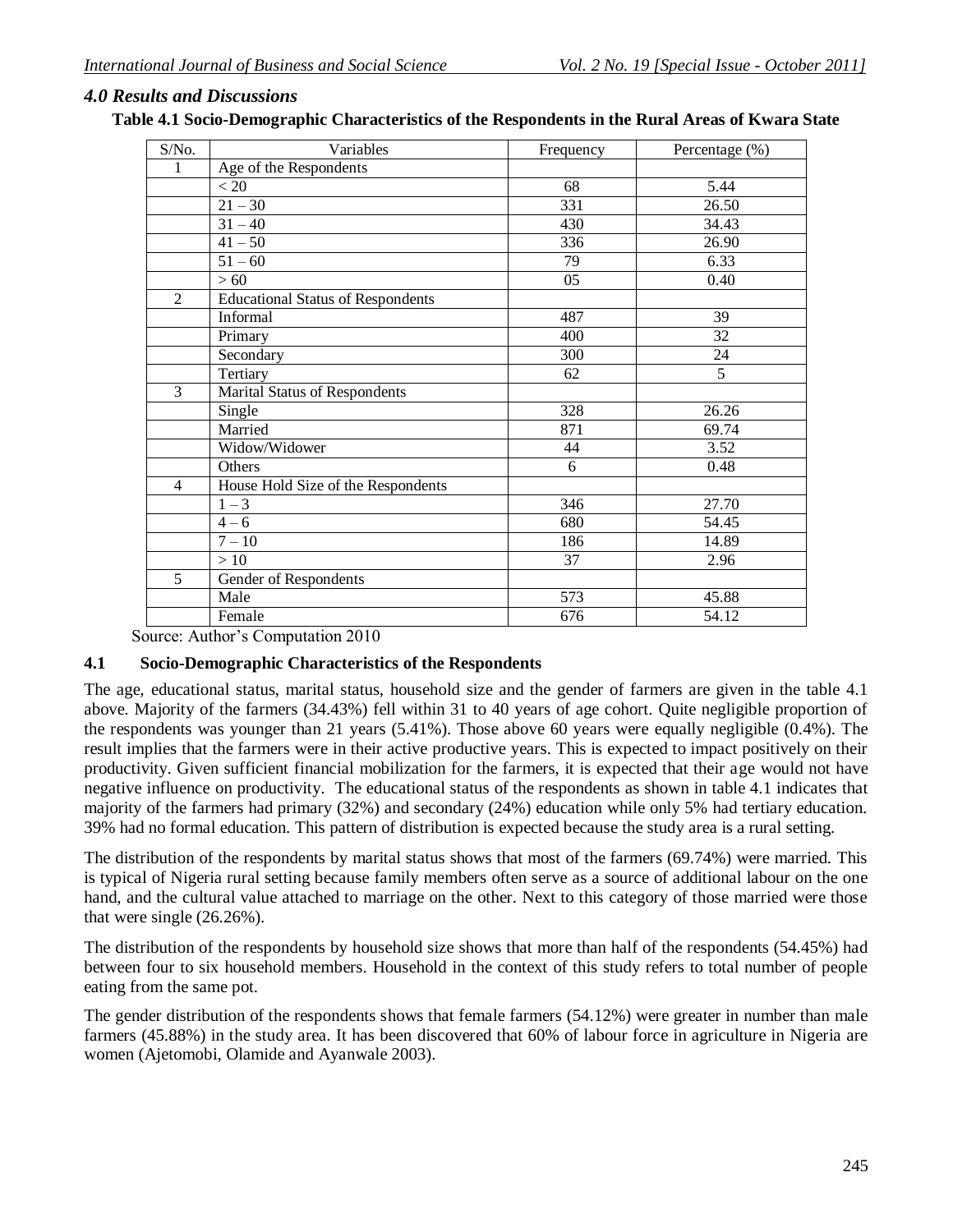| <b>Variables</b> | <b>Kwara State</b> | <b>Kwara Central</b>  | <b>Kwara North</b>  | <b>Kwara South</b> |
|------------------|--------------------|-----------------------|---------------------|--------------------|
| Intercept $(t)$  | 10.13(28.53)       | 9.61(9.67)            | 8.99(10.80)         | 9.99(12.26)        |
| $A$ jo $(t)$     | $1.01E-005(1.02)$  | $0.03(2.46)$ **       | $2.86E-006(0.17)$   | $1.41E-005(1.07)$  |
| ML(t)            | $1.37E-006(0.97)$  | $-00(000)$            | $1.32E - 006(0.98)$ | $-0.000(-2.15)*$   |
| Esu(t)           | $0.021(1.41)$ *    | 0.12(0.26)            | $0.12(2.00)*$       | 0.005(0.27)        |
| Loca $(t)$       | 0.006(0.28)        | $-0.21(-0.33)$        | $0.10(1.33)*$       | 0.044(0.57)        |
| Age $(t)$        | $0.008(1.52)$ *    | $0.03(2.52)$ **       | 0.008(1.08)         | 0.011(1.04)        |
| $H$ Hs $(t)$     | $0.048(2.92)$ **   | $-8.2E - 005(-0.002)$ | 0.067(0.79)         | $0.094(3.22)$ **   |
| Edu $(t)$        | $-0.007(-0.106)$   | 0.026(0.19)           | $-0.035(-0.28)$     | $-0.028(-0.29)$    |
| Ms(t)            | 0.14(1.40)         | 0.13(0.54)            | 0.14(1.01)          | 0.07(0.40)         |
| Gder $(t)$       | 0.12(1.79)         | $-0.08(-0.39)$        | 0.008(0.98)         | $-0.14(-0.90)$     |
| $R^2$ adjusted   | 0.75               | .28                   | .10                 | 0.12               |
| $F_c$            | 3.48               | 2.15                  | 2.09                | 2.56               |
| $F_t$            | 2.01               | 2.01                  | 2.01                | 2.01               |
| No of            | 1,249              | 283                   | 436                 | 530                |
| observations     |                    |                       |                     |                    |

## **Table 4.2: Regression Results of the Impact of Informal Financial Institutions on Agriculture in the Rural Areas of Kwara State**

\* Statistically significant at 10% level \*\* Statistically significant at 5% level

Key: Ajo = Amt rcd frm periodic savings.  $ML =$  Amt rcd frm moneylenders. Esu = Amt rcd frm rotating

savings,  $F_c$  = Calculated F – Statistic,  $F_t$  = Table F – Statistic,  $F_c$  >  $F_t$ 

Source: Author's Computation 2010

## **4.2 Impact of Informal Agricultural Financing on Agriculture**

In this section, we examined the impact of the informal agricultural financing on agricultural production in the rural areas of Kwara State. Three units of the informal financial institutions were the focus of this study. These are (i) periodic savings scheme, (ii) money lending and (iii) rotating savings scheme. In the model, these institutions are the independent variables; that is, the various savings collections/credit from the institutions while agricultural production in the rural areas proxied by income generated from agricultural produce in the rural areas is the dependent variable. The results of the regression analysis of the impact of informal agricultural financing on agricultural production are presented in Table 4.2. Starting with the result in the whole state, the results of the regression analysis of the impact of informal agricultural financing on agricultural production shows R-square of 0.75. This means that 75% variation in the dependent variable (agricultural production) is explained by the explanatory variables, periodic savings, money lending and rotating savings. The error term of 25% takes care of the variables in the study that cannot be included in the model because of certain qualitative features such of household characteristics, for example, age of the respondent, household size of the respondent, educational background of the respondent, marital status of the respondent, gender of the respondent. At 5% level of significance, F- statistic of 3.48 shows that the model is useful in determining if any relationship exists between agricultural production and the independent variables mentioned above.

The computed F- statistic which is 3.48 is greater than the tabulated F-statistic of 2.01, showing that the explanatory variables have significant influence on agricultural production in the study area. Holding the vectors of household characteristics constant, the co-efficient and the associated t-values of the impact of informal agricultural financing on agricultural production shows that periodic savings, money lending and rotating savings, all have fulfilled our a-priori expectations. With this result, it can be concluded that informal financial institutions impact positively on agricultural production in the rural areas of Kwara State. Statistically, only rotating savings is significant at 10% level. An analysis of the impact of informal agricultural financing by informal financial institutions on agriculture production was also conducted in the three senatorial districts. The result of the regression analysis shows that Kwara Central, Kwara North and Kwara South senatorial districts have R-square of 0.28, 0.10 and 0.12 respectively. An indication that less than 30% variation in the dependent variable was explained by the explanatory variables, periodic savings, money lending and rotating savings. The error terms of more than 70% take care of the variables in the study that cannot be included in the model because of certain qualitative features. At 5% level of significance, the F- statistic shows that the models are useful in determining if any relationship exists between agricultural production and the independent variables, periodic savings, money lending and rotating savings in the senatorial districts in the area of study.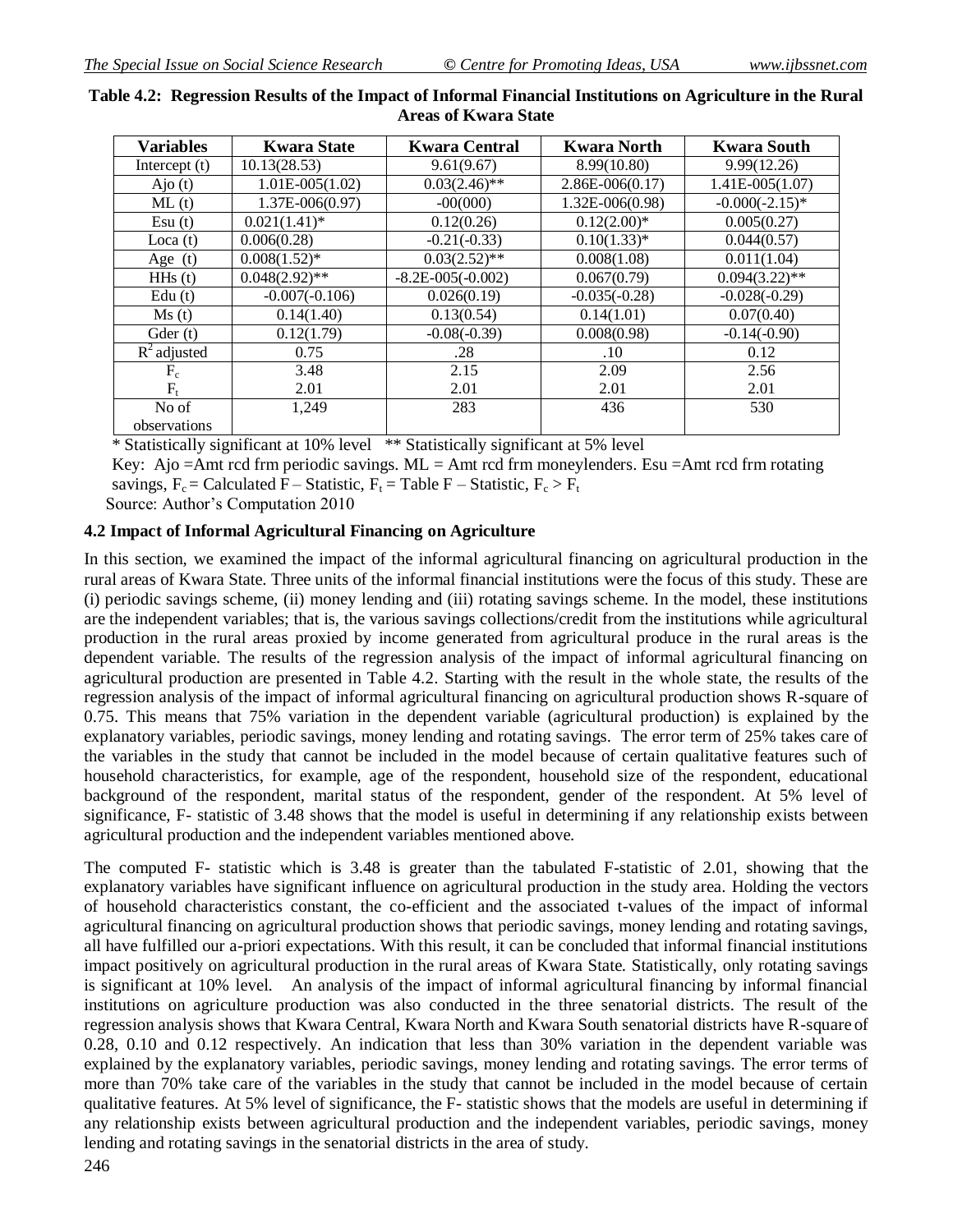As indicated in table 4.2, the F-statistics which are 2.15, 2.09 and 2.86 for the 3 senatorial districts respectively are greater than the tabulated F-statistic valued at 2.01. Holding the vectors of household characteristics constant the co-efficient and associated t-values of the independent variables show that only periodic savings and rotating savings fulfilled our a-priori expectations in the three senatorial districts, with money lending alone fulfilling our a-priori expectation in Kwara North senatorial district.

## **4.3 Discussion of the Results**

The result of the impact of the institutions on agricultural production in the whole state and in the three senatorial districts of the state in table 4.2 shows that periodic savings and rotating savings impacted positively on agriculture in the study area. In terms of magnitude or strength, the rotating savings have more impact than periodic savings when viewed from the values of the co-efficient. This is expected because in rotating savings, the members appear to know themselves better than in periodic savings. Rotating savings is an association or collection of group of individuals who contribute fixed sums of money and the pooled sum is taken in rotation by the members. It is obvious that element of trust in that scheme is going to be higher where members, in most cases, appear to be close associates than in the periodic savings where the collector of money may be relatively unknown to some members. He only comes around to pick the savings at specific periods which may be daily or weekly. The higher degree of trust in rotating savings might have accounted for the higher magnitude of the impact of rotating savings than in periodic savings because of the larger sums of money the members will be willing to save under the rotating savings scheme. The result conforms to the oral views of some of the rural dwellers during interview who expressed the fear of default in payment of saved funds by the collector and custodian of funds. The result also conforms to the view of Adeoye (2005) under the review of literature that one of the constraints of informal financial institutions was the risk of default and total abscondment by the collector of money with the proceeds of collection without any means of insurance coverage.

The result in table 4.2 also shows that the use of money lending by the respondents is trivial. It was in Kwara North senatorial district alone that money lending slightly fulfilled our a-priori expectation at 10% level when viewed from the value of the co-efficient. This is in line with the findings of Oloyede (2005), Atieno (2001) and Rweyemamu, Kimaro and Urassa (2003). Oloyede's study was on Informal Sector Savings Mobilization and Rural Development in Nigeria: Further Evidence from Ekiti State of Nigeria. That of Atieno was a study on Formal and Informal Institutions' Lending Policies and Access to Credit by Small Scale Enterprises in Kenya: An Empirical Assessment, where it was reported that the moneylenders were least used, reflecting their relative inaccessibility due to their lending terms and conditions. This also conforms to the oral interview had with some of the respondents that moneylenders often charged discouraging high interest rates and under the review of literature where Rweyemamu, Kimaro and Urassa(2003) reported that the use of money lending was not common because of excessive high interest rates and exploitation through under valuation of collaterals which were the factors that had restricted the institutions from providing credit to farmers for agricultural purposes in Tanzania.

## *5.0 Conclusion and Recommendations*

This study examined the impact of informal agricultural financing in the rural economy of Kwara State, Nigeria. Three units of the informal financial institution, namely, periodic contribution, moneylender, and rotating savings were the focus of the study. The study covered the rural areas of the three Senatorial Districts in nine Local Governments Area of the State. A total of 1350 copies of questionnaire were administered on randomly selected farmers who were participating in the three informal financial schemes. Only 1249 of the copies of the questionnaire were returned which formed the basis for the analysis. The analysis was based on inferential statistics using regression analysis. The findings indicated that all the three informal financial institutions impacted positively on agriculture production in the study area with rotating savings having the greatest impact with a t-value of 1.41 followed by periodic savings with a t-value of 1.02. Money lending had the least impact with a t-value of 0.97 and its impact felt in the Kwara North senatorial district alone. Oral interview with the respondents revealed that a low economic activity in the rural areas was a result of poor infrastructural facilities in the areas. Based on the findings this study, it was recommended that: (i) membership drive be further intensified. This will lead to higher participation and increased mobilization of funds, (ii) Government at all levels should improve infrastructure in the rural areas to boost economic activities as more money in the hands of the rural farmers will improve their propensity to save and enhance the informal financial institutions' performance in further financing of agriculture in the study area. In this way, the activities of informal agricultural financing will be further enhanced.